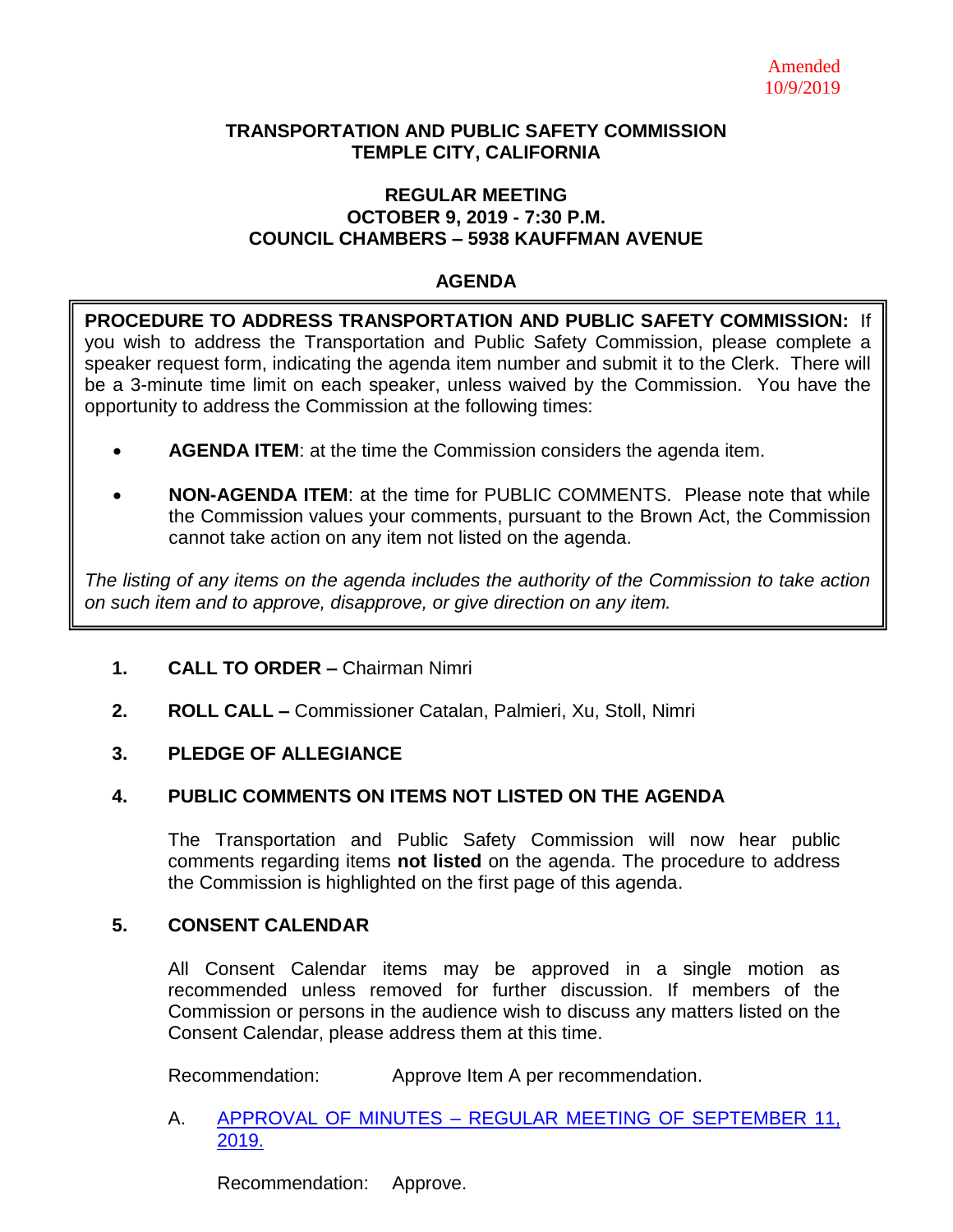## **6. PARKING CITATION HEARINGS**

Please note that the hearing is an informal proceeding and the rules of evidence required in a court trial do not apply.

### *Hearing Procedures:*

- When your case is called, approach the podium and state your name and address for the record.
- State whether or not you are the registered owner of the vehicle cited. If you are not the owner, please state your relationship to the owner.
- If you have a witness testifying on your behalf, the witness may be asked to wait in the lobby until called by the Commission.
- Present your case to the Commission. If you are submitting any documents or photographs relevant to your case, they will be retained by the City as part of the official file.
- The Commission will render a decision to uphold or dismiss your citation. A written notification of the Commission's decision will be mailed to you.
- If your citation is upheld, you may appeal the decision of the Commission to the Los Angeles Superior Court – Stanley Mosk Courthouse. You must file your appeal within 30 days from the date the written notification is mailed to you.

# **A. HEARINGS IN PERSON**

1. Kelly Velazquez **[Citation No. TC010014209](https://ca-templecity.civicplus.com/DocumentCenter/View/13218/6A1-TC010014209)** 2. [Kelly Velazquez Citation No. TC010014210](https://ca-templecity.civicplus.com/DocumentCenter/View/13219/6A2-TC010014210) 3. [William Turner Citation No. TC010014295](https://ca-templecity.civicplus.com/DocumentCenter/View/13220/6A3-TC010014295) 4. [Thomas Prigatano Citation No. TC030009464](https://ca-templecity.civicplus.com/DocumentCenter/View/13221/6A4-TC030009464) 5. [Arout Sohial Citation No. TC030009690](https://ca-templecity.civicplus.com/DocumentCenter/View/13222/6A5-TC030009690) 6. Hong Minh Loc [Citation No. TC03000990](https://ca-templecity.civicplus.com/DocumentCenter/View/13223/6A6-TC30009909)9 7. Marlen Carlos **Citation No. TC010014683 B. WRITTEN DECLARATION** 1. [Kelly Yan Citation No. TC030009960](https://ca-templecity.civicplus.com/DocumentCenter/View/13225/6B1-TC030009960)

2. Yuwen Huang [Citation No. TC030009841](https://ca-templecity.civicplus.com/DocumentCenter/View/13226/6B2-TC030009841)

- **7. UNFINISHED BUSINESS** None
- **8. NEW BUSINESS** None
- **9. COMMUNICATIONS** None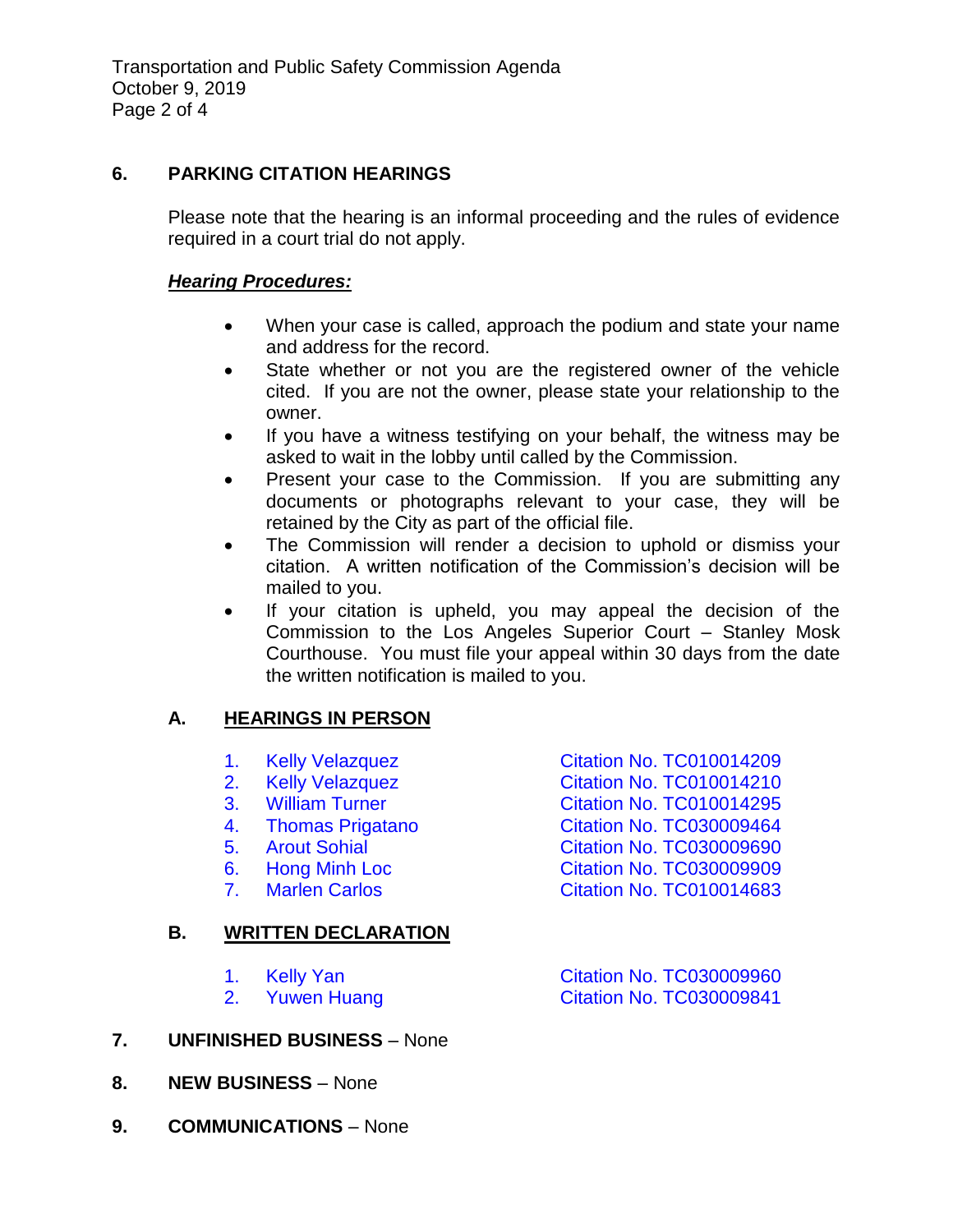## **10. ADDITIONAL PUBLIC COMMENTS ON ITEMS NOT LISTED ON THE AGENDA**

The Transportation and Public Safety Commission will now hear additional public comments regarding items **not listed** on the agenda. The procedure to address the Commission is highlighted on the first page of this agenda.

# **11. MATTERS FROM CITY OFFICIALS**

## **12. COMMISSION ITEMS SEPARATE FROM THE REGULAR AGENDA**

- A. COMMISSIONER CATALAN
- B. COMMISSIONER PALMIERI
- C. COMMISSOINER XU
- D. VICE CHAIRMAN STOLL
- E. CHAIRMAN NIMRI

## **13. ADJOURNMENT**

The next regular meeting of the Transportation and Public Safety Commission will be held on October 23, 2019 at 7:30 p.m. in the Council Chambers, 5938 Kauffman Avenue, Temple City.

#### **NEXT REGULAR MEETING OF:**

| CITY COUNCIL                                | 7:30 P.M. | Oct. 15, 2019 |
|---------------------------------------------|-----------|---------------|
| <b>PARKS &amp; RECREATION COMMISSION</b>    | 7:30 P.M. | Oct. 16, 2019 |
| PLANNING COMMISSION                         | 7:30 P.M. | Oct. 22, 2019 |
| TRANSPORTATION AND PUBLIC SAFETY COMMISSION | 7:30 P.M. | Oct. 23, 2019 |
| YOUTH COMMITTEE                             | 5:30 P.M. | Nov. 15, 2019 |

Notice: Staff reports or other written documentation relating to each item of business of this Agenda are available for viewing on the City's website at [www.templecity.us](http://www.templecity.us/) and are on file in the Community Development Department located at City Hall, 9701 Las Tunas Drive, Temple City, California, and are available for review during regular office hours.